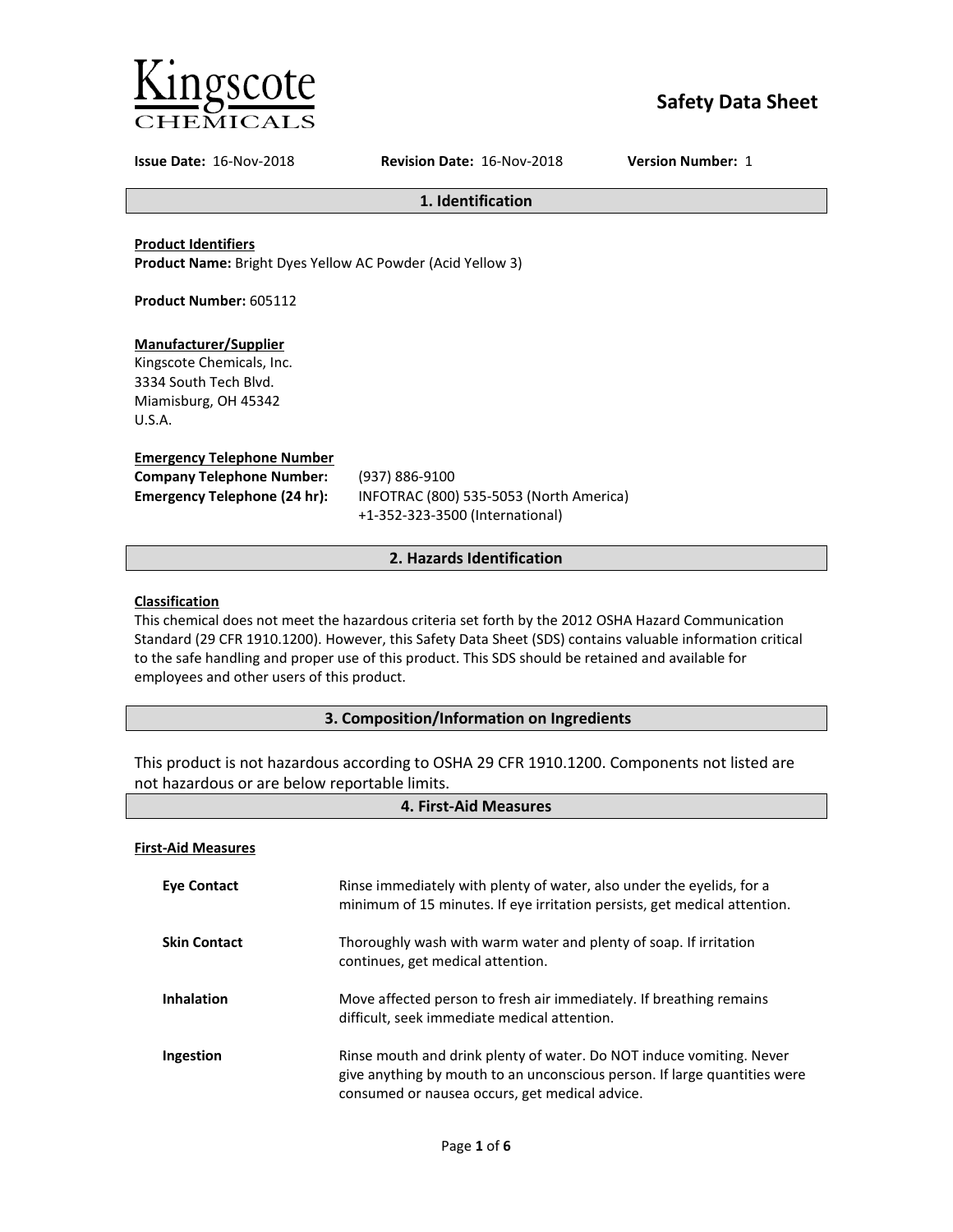#### **Most Important Symptoms and Effects**

| Symptoms | Will cause staining of the skin on contact. May cause eye irritation.        |
|----------|------------------------------------------------------------------------------|
|          | Inhalation may cause respiratory irritation. Ingestion may cause urine to be |
|          | a very bright yellow color until diluted.                                    |

#### **Indication of Any Immediate Medical Attention and Special Treatment Needed**

**Notes to Physician** Treat symptomatically.

### **5. Fire-Fighting Measures**

#### **Suitable Extinguishing Media**

Water spray. Carbon dioxide. Dry chemicals. Regular foam.

#### **Specific Hazards Arising from the Chemical**

Product may for create a possible dust explosion in the air.

#### **Protective Equipment and Precautions for Firefighters**

Firefighters should wear self-contained breathing apparatus pressure-demand MSHA/NIOSH (approved or equivalent) and full protective gear.

### **6. Accidental Release Measures**

#### **Personal Precautions, Protective Equipment and Emergency Procedures**

| <b>Personal Precautions</b>      | Use personal protective equipment as recommended in Section 8.                                                |
|----------------------------------|---------------------------------------------------------------------------------------------------------------|
| <b>Environmental Precautions</b> | Prevent from entering soil, ditches, sewers, waterways, and/or<br>groundwater. See Section 12 and Section 13. |

#### **Methods and Material for Containment and Cleaning Up**

| <b>Methods for Containment</b> | Prevent further leakage or spillage if safe to do so.                                 |
|--------------------------------|---------------------------------------------------------------------------------------|
| <b>Methods for Cleaning Up</b> | Sweep up and collect into suitable containers for disposal. Flush area<br>with water. |

#### **7. Handling and Storage**

#### **Precautions for Safe Handling**

| <b>Advice on Safe Handling</b> | Handle in accordance with good industrial hygiene and safety practices. |
|--------------------------------|-------------------------------------------------------------------------|
|                                | Use personal protection recommended in Section 8. Avoid contact with    |
|                                | skin, eyes, or clothing. Avoid breathing dusts. Contaminated clothing   |
|                                | should be thoroughly washed before reuse.                               |

### **Conditions for Safe Storage, Including Incompatibilities**

**Storage Conditions** Keep container tightly closed and store in a cool, dry, and wellventilated area. Store away from heat, sparks, open flame or any other ignition source.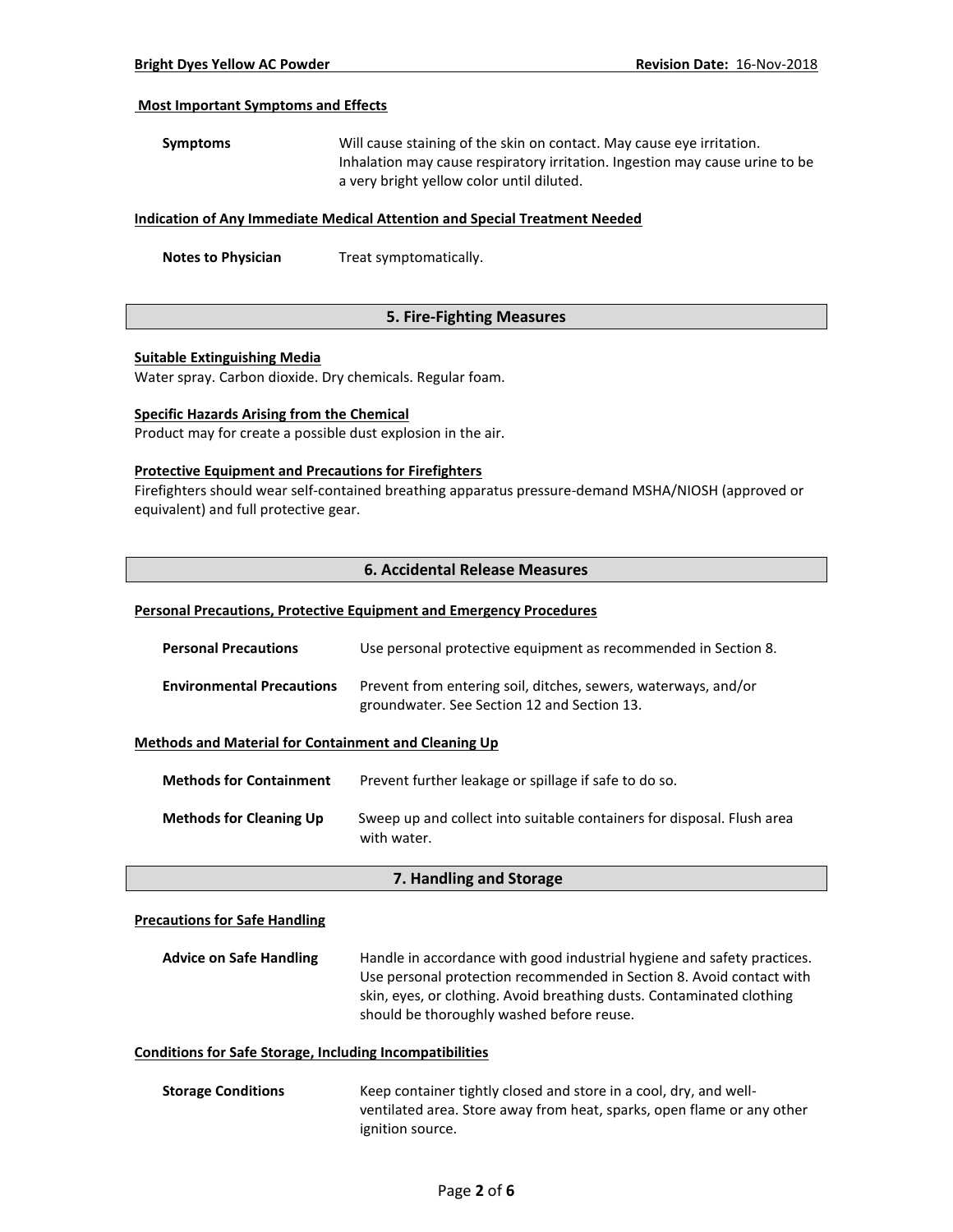**Incompatible Materials** None known based on information supplied.

# **8. Exposure Controls / Personal Protection**

# **Exposure Guidelines**

This product, as supplied, does not contain any hazardous materials with occupational exposure limits established by the region specific regulatory bodies.

### **Engineering Controls**

Ensure proper use of Personal Protective Equipment, included but not limited to, eye protection and gloves. Ensure adequate ventilation, especially in confined areas. Eyewash stations and showers should be within the working area.

#### **Individual Protection Measures, Such as Personal Protective Equipment:**

| <b>Eve/Face Protection</b>        | Avoid eye contact. Safety goggles should be used.                       |
|-----------------------------------|-------------------------------------------------------------------------|
| <b>Skin &amp; Body Protection</b> | Protective clothing and rubber gloves.                                  |
| <b>Respiratory Protection</b>     | Use NIOSH-approved dust mask and avoid unnecessary inhalation.          |
| <b>Hygiene Measures</b>           | Handle in accordance with good industrial hygiene and safety practices. |

#### **9. Physical and Chemical Properties**

### **Information on Basic Physical and Chemical Properties**

| <b>Physical State</b>            | ----- ---- ----------- - - <i>-</i> -----<br>Powder | Odor                  | None apparent  |
|----------------------------------|-----------------------------------------------------|-----------------------|----------------|
| Appearance                       | Yellow powder                                       | <b>Odor Threshold</b> | Not determined |
| Color                            | Yellow                                              |                       |                |
|                                  | <b>Values</b>                                       |                       |                |
| <b>Property</b><br>рH            |                                                     |                       |                |
|                                  | No applicable                                       |                       |                |
| <b>Melting/Freezing Point</b>    | Not applicable                                      |                       |                |
| <b>Boiling Point/Range</b>       | Not applicable                                      |                       |                |
| <b>Flash Point</b>               | Not applicable                                      |                       |                |
| <b>Evaporation Rate</b>          | Not applicable                                      |                       |                |
| <b>Flammability (solid, gas)</b> | Not flammable                                       |                       |                |
| <b>Upper Flammability Limits</b> | Not applicable                                      |                       |                |
| <b>Lower Flammability Limits</b> | Not applicable                                      |                       |                |
| <b>Vapor Pressure</b>            | Not applicable                                      |                       |                |
| <b>Vapor Density</b>             | Not applicable                                      |                       |                |
| <b>Relative Density</b>          | Not applicable                                      |                       |                |
| <b>Specific Gravity</b>          | Not applicable                                      |                       |                |
| Solubility                       | Completely soluble in water                         |                       |                |
| <b>Partition Coefficient</b>     | Not determined                                      |                       |                |
| <b>Auto-ignition Temperature</b> | Not determined                                      |                       |                |
| <b>Decomposition Temperature</b> | Not determined                                      |                       |                |
| <b>Viscosity</b>                 | Not determined                                      |                       |                |
|                                  |                                                     |                       |                |

### **10. Stability and Reactivity**

### **Reactivity**

No reactivity under normal conditions.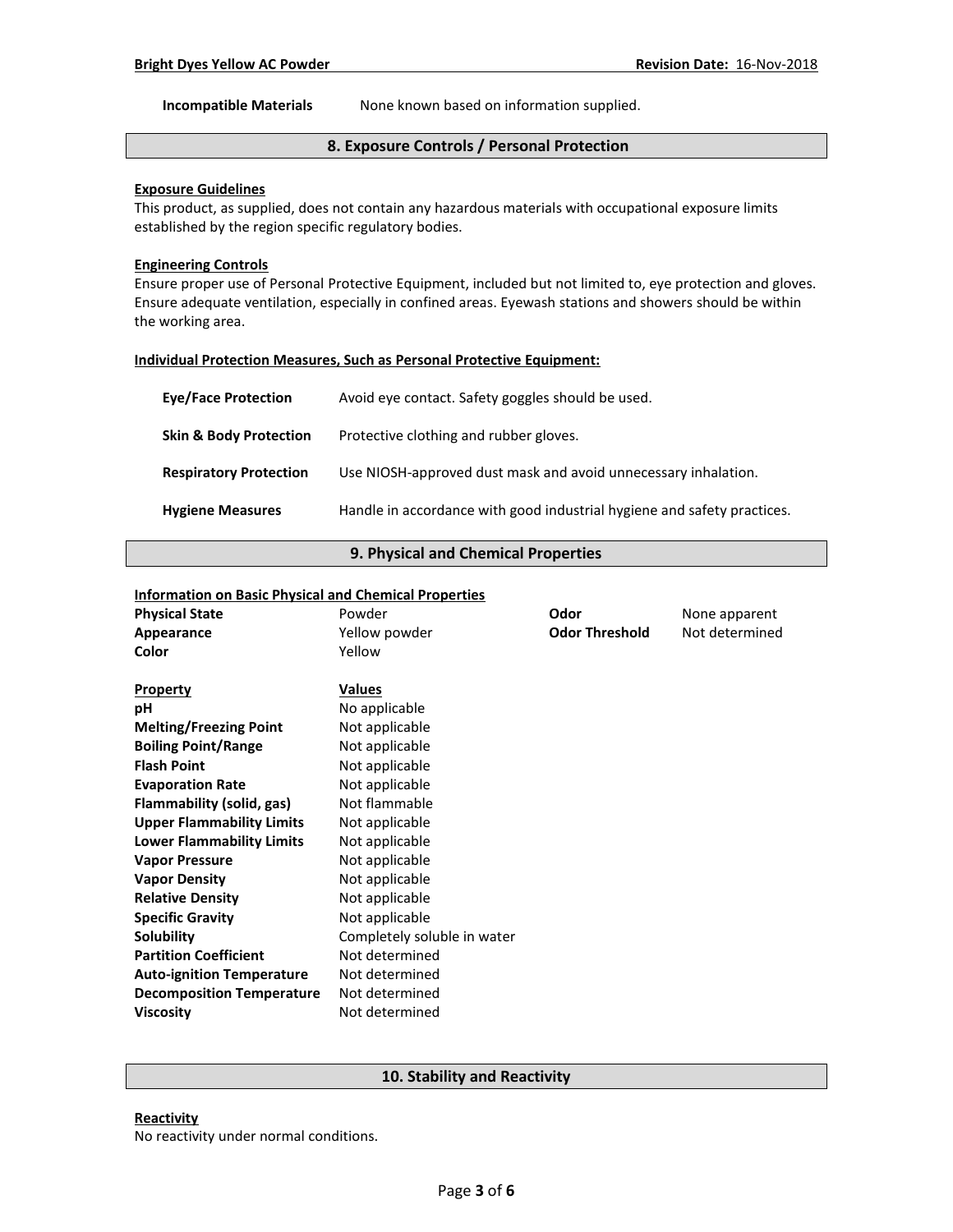#### **Chemical Stability**

Stable under recommended conditions.

#### **Possibility of Hazardous Reactions**

None under normal processing.

#### **Conditions to Avoid**

Keep out of reach of children.

#### **Incompatible Materials**

Oxidizing and reducing agents.

#### **Hazardous Decomposition Products**

Burning will result in production of oxides of carbon, nitrogen and sulfur.

### **11: Toxicological Information**

#### **Information on Likely Routes of Exposure**

| <b>Inhalation</b>   | Avoid inhalation of dust.                  |
|---------------------|--------------------------------------------|
| Ingestion           | Do not ingest.                             |
| <b>Skin Contact</b> | May cause irritation or allergic reaction. |
| <b>Eye Contact</b>  | Avoid contact, may cause some irritation.  |

### **Delayed, Immediate, and Chronic Effects from Short- and Long-Term Exposure**

May cause an allergic skin reaction. There are no known chronic conditions. This is not a known mutagenic, carcinogenic, aspiration or reproductive hazard.

#### **Symptoms Associated with Exposure**

See Section 4 of this SDS for symptoms.

### **Carcinogenicity**

| NTP         | None |
|-------------|------|
| <b>IARC</b> | None |
| <b>OSHA</b> | None |

#### **12. Ecological Information**

### **Ecotoxicity**

This product is not classified as environmentally hazardous. However, this does not exclude the possibility that large or frequent spills can have a harmful or damaging effect on the environment.

#### **Component Information**

Not available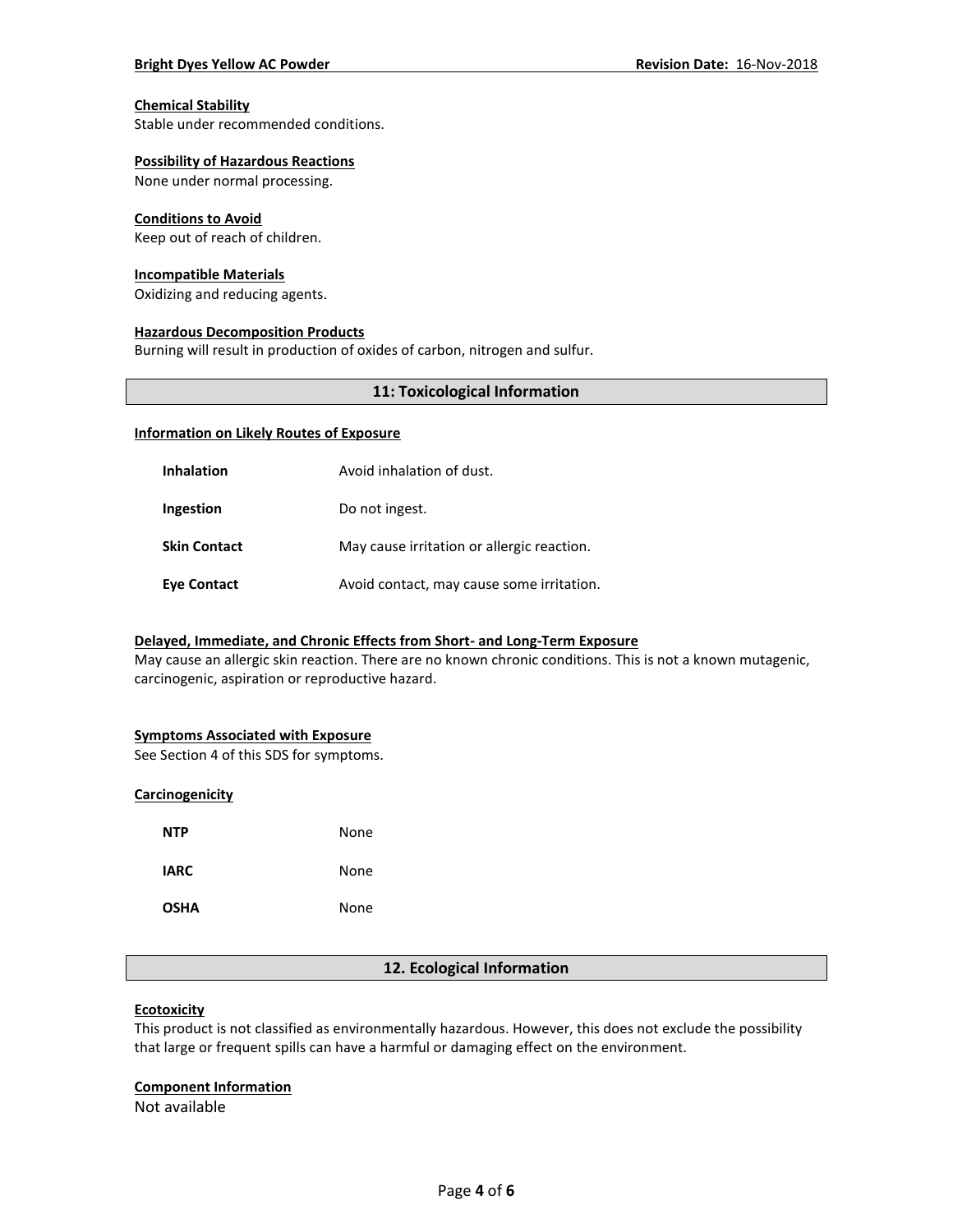### **Persistence/Degradability**

Not determined

### **Bioaccumulation**

Not determined

### **Mobility**

Not determined

#### **Other Adverse Effects**

Not determined

# **13. Disposal Considerations**

#### **Waste Disposal Methods**

Dispose of in accordance with federal, state, and local regulations.

#### **Contaminated Packaging**

Do not re-use empty containers.Dispose of containers in accordance with federal, state, and local regulations.

# **14. Transport Information**

#### **Note**

See current shipping paper for most up-to-date shipping information, including exemptions and special circumstances.

**DOT** Not regulated **IATA** Not regulated **OMDG** Not regulated

### **15: Regulatory Information**

#### **International Inventories**

All raw materials included in this product are listed on the following International Inventory lists:

| TSCA – US                    | Listed |
|------------------------------|--------|
| <b>EINECS - Europe</b>       | Listed |
| <b>ENCS - Japan</b>          | Listed |
| ECL - Korea                  | Listed |
| DSL - Canada                 | Listed |
| PICCS - Philippines          | Listed |
| ASIA-PAC - Asian Pacific Rim | Listed |
| NZioC - New Zealand          | Listed |
| AICS - Australia             | Listed |